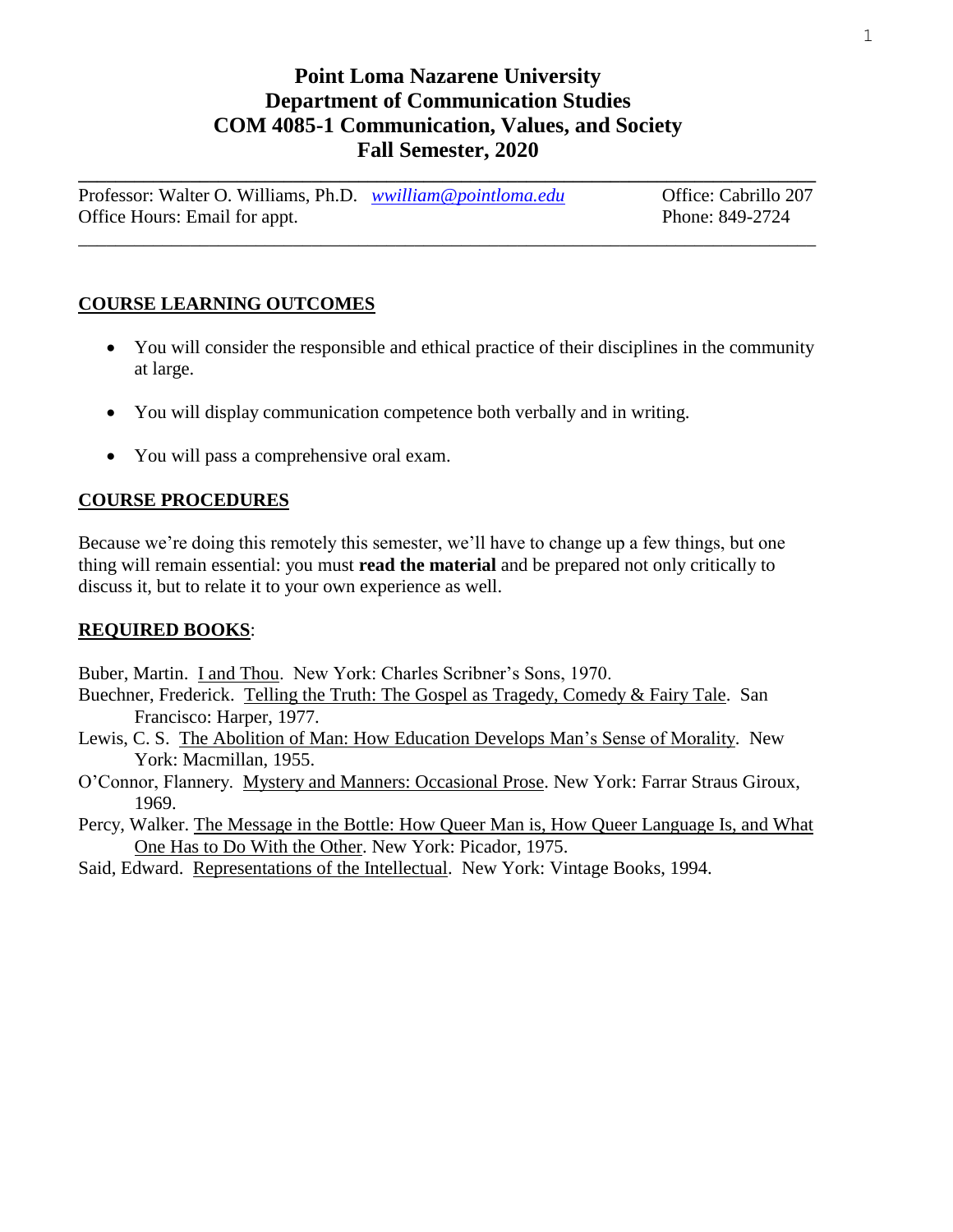#### **COURSE REQUIREMENTS**

1. Each of you will be responsible for one Youtube presentation (15 minutes). The presentation will incorporate the following components:

A) A discussion of the author (This only applies to the first presentation per book\*) that both **contextualizes** him/her in an historical setting and **draws inferences** as to how that context influenced him/her;

B) An insightful **synthesis** of the reading's main points. Start from the understanding that all your classmates have read the material too; so please don't try to "teach" it. Also, please don't present an outline of the material; rather, personalize the ideas/ arguments of the author and present them to us in a dialogic manner (how is he or she speaking to you here and now);

C) Formulate a few question to start the class discussion. These shouldn't be exam questions, but thought questions.

D) I will do the first presentation so you kind of get an idea what I'm talking about, **BUT**, I don't want you to be a slave to my presentation—it is **NOT** a template, just an example. This semester is the opportunity to be creative.

- 2. You each will write a weekly reader response (except on the material of your presentation). The response should be one page, double spaced, and address your personal responses to the week's reading. I hope you won't simply regurgitate something you find on Wikipedia, but take the time to formulate a few original thoughts. You might actually find it intellectually invigorating. I will put the prompts in Canvas.
- 3. Toward the end of the semester, you will each undergo a **comprehensive oral examination**. This entails me asking you dialogic questions related to the readings and you answering those and any follow-up questions without the aid of notes. The subject of the oral exam will be the material from the six books you read and discussed in class. The exam will be 30 minutes. Since we're not on campus this semester, we'll have to conduct these remotely via Zoom.

#### **GRADE BREAKDOWN**

As I have detailed above, the grading for this course will be determined in the following manner:

\*\* The participation grade will be based on how fully you involve yourself in the chats.